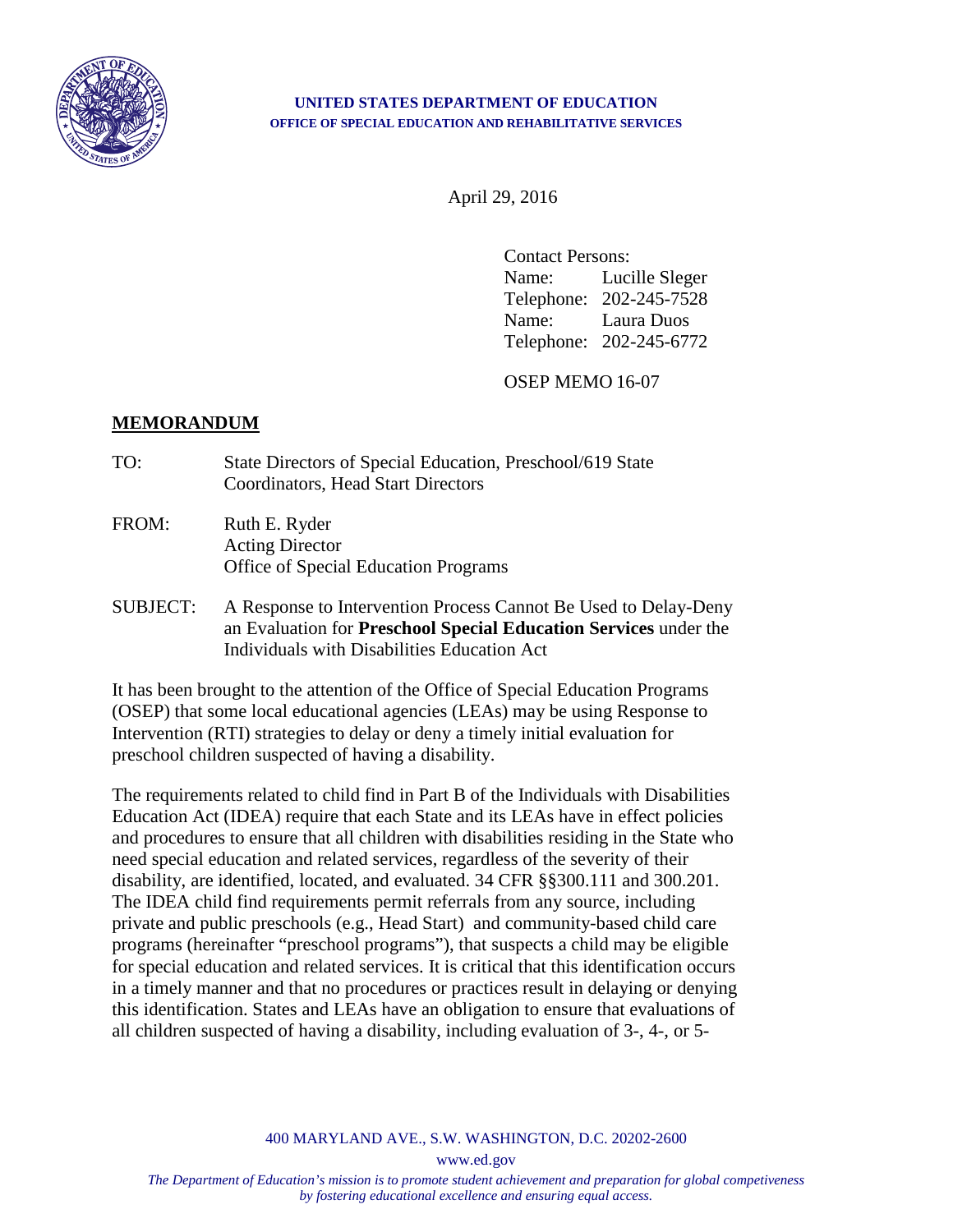year-old children enrolled in preschool programs, are not delayed or denied because of implementation of an RTI strategy.  $1$ 

A multi-tier system of supports, often referred to as RTI, means a comprehensive continuum of evidence-based, systemic practices to support a rapid response to a child's needs, with regular observation to facilitate data based instructional decision-making. OSEP supports State and local implementation of RTI strategies to ensure that children who are struggling academically and behaviorally are identified early and provided needed interventions in a timely and effective manner. Many LEAs and preschool programs have implemented successful RTI strategies, thus ensuring that children who do not respond to interventions and are potentially eligible for special education and related services are referred for evaluation; and those children who simply need intense short-term interventions are provided those interventions. The IDEA, however, does not require, or encourage, an LEA or preschool program to use an RTI approach prior to a referral for evaluation or as part of determining whether a 3-, 4- or 5-year old is eligible for special education and related services.

Once an LEA receives a referral from a preschool program, the LEA must initiate the evaluation process to determine if the child is a child with a disability. 34 CFR §300.301(b). An LEA may not decline a child find referral from a preschool program until the program monitors the child's developmental progress using RTI procedures. If the LEA proposes to conduct an initial evaluation to determine if the child qualifies as a child with a disability under 34 CFR §300.8, the LEA must provide notice under 34 CFR §§300.503 and 300.504 and obtain informed parental consent, consistent with 34 CFR §300.9, before conducting the evaluation.

Although IDEA and its implementing regulations do not prescribe a specific timeframe from referral for evaluation to parental consent, it has been the Department's longstanding policy that the LEA must seek parental consent within a reasonable period of time after the referral for evaluation, if the LEA agrees that an initial evaluation is needed. *See Assistance to States for the Education of Children with Disabilities and Preschool Grants for Children with Disabilities, Final Rule,*  71 FR 46540, 46637 (August 14, 2006). An LEA must conduct the initial evaluation within 60 days of receiving parental consent for the evaluation or, if the State establishes a timeframe within which the evaluation must be conducted, within that timeframe.  $34$  CFR  $\S 300.301(c)$ . If, however, the LEA does not suspect that the child has a disability, and denies the request for an initial evaluation, the LEA must provide written notice to parents explaining why the public agency refuses to conduct an initial evaluation and the information that was used as the basis for this decision. 34 CFR §300.503(a) and (b). Therefore, it would be

 $\overline{a}$ 

<span id="page-1-0"></span><sup>&</sup>lt;sup>1</sup> See OSEP Memorandum 11-07, A Response to Intervention Process Cannot Be Used to Delay-Deny an Evaluation for Eligibility under the Individuals with Disabilities Education Act, issued on January 21, 2011 and OSEP Letter to Brekken (June 2, 2010).